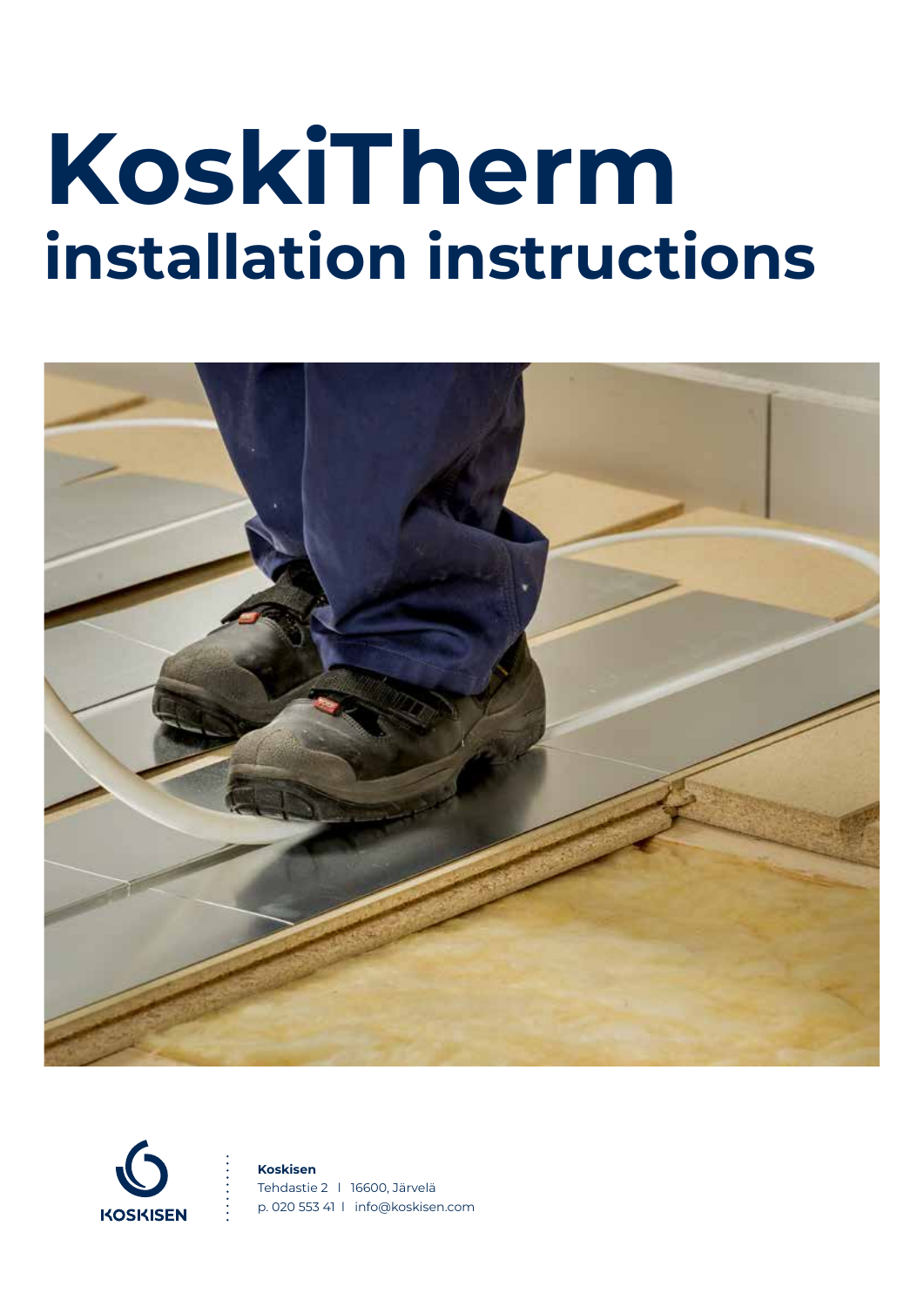

## **KoskiTherm – underfloor heating panels for water circulation heated floor systems**

KoskiTherm underfloor heating chipboard enables the easy installation of water circulation heating systems in wooden ground and intermediate floor structures. The system is based on pre grooved flooring panels for water circulation systems with 20 mm (or alternatively 16-17 mm) pipes.

KoskiTherm underfloor heating panels enable savings both in material costs and installation time. The board is quick and easy to install and uses no extra adhesive substances, meaning no extra drying time is required. The final floor can, depending on the material, be installed directly over the structural board containing the pipework.

#### **The advantages of KoskiTherm panels**

- efficient construction
- quick and easy installation
- maximum thermal efficiency with reduced heat loss and lower fuel costs
- ready immediately, the floor requires no drying time
- even heat distribution with consistent and repeatable performance
- substantial savings in material costs
- the final floor can be installed directly on top of the KoskiTherm boards
- quick reaction to temperature regulation

### **Key parts of assembly**

#### **KoskiTherm 22 mm board (30 mm board in brackets)**

- board size 22 x 600 x 2400 (30 x 600 x 1800mm) groove for 20mm pipe (16−17mm pipe)
- pipe spacing 22mm c/c 200mm, (30mm c/c 300mm)
- weight 22kgs / piece (23kgs / piece)
- tongue and groove on all four sides
- max. distance between the centers of battens according to national regulations

#### **KoskiTherm 22 mm turn board (30mm turn board in brackets)**

- board size 22 x 800 x 600 (30 x 600 x 600mm) weight 7kgs / piece (8kgs / piece)
- curved groove for pipe turn
- tongue and groove on two sides

#### **Water-circulating heating pipe ex. Uponor Comfort Pipe Plus**

- good heat transfer
- the pipe is oxygen diffusion sheltered
- max. pressure 6 bar
- operating temperature 70 °C, short-term max. 95 °C
- pipe usage approx. 4m / m<sup>2</sup> (c/c 300mm) or 5-6m / m2 (c/c 200mm)

#### **Heat transfer plate**

- aluminum
- for KoskiTherm 22: size 2000 x 180 x 0,40mm  $\cdot$  usage approx. 2 pcs / m<sup>2</sup>
- for KoskiTherm 30: size 2000 x 280 x 0,45mm  $\cdot$  usage approx. 1,33pcs / m<sup>2</sup>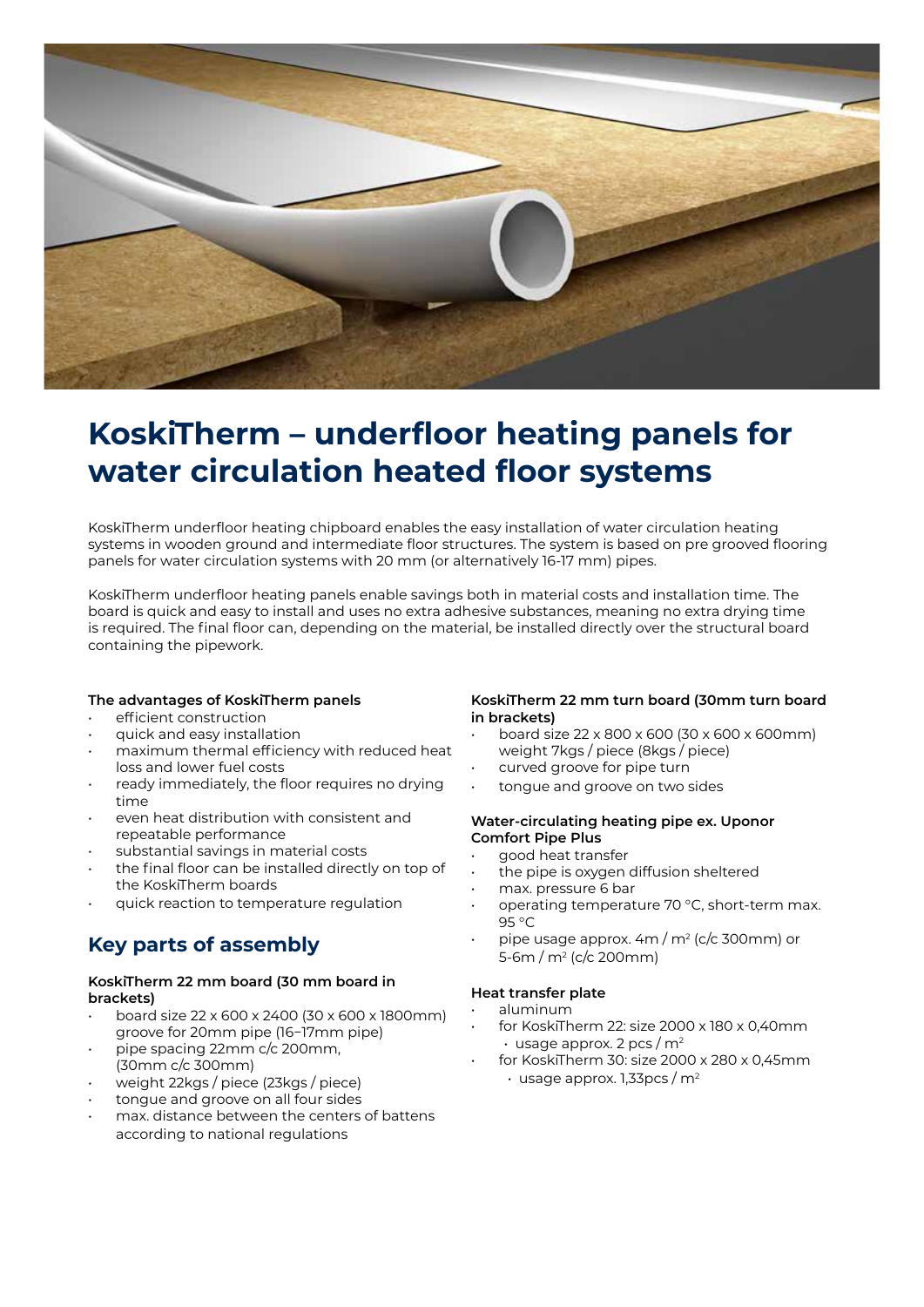## **KoskiTherm installation instructions**

Attention, rules and regulations may vary from country to country. Measures and instructions in this info material meets the Finnish regulations. Check the local rules of your country before installing KoskiTherm boards.



The national regulations in Finland allow installation of KoskiTherm 22 the spacing of the battening should be c/c 300mm or less and spaced boarding should always be installed (c/c 150). KoskiTherm 30 perpendicularly onto battening without spaced boarding if the spacing of the battening is c/c 450mm or less. If the spacing is more than c/c 450mm, but at max. c/c 600mm, spaced boarding should be installed on top of the battening (c/c 300mm). After this the KoskiTherm 30 boards are installed perpendicularly to the battening. If KoskiTherm 30 boards are installed the same direction as the battening, the spaced boarding should be installed with spacing c/c 150mm.



Before installation, the moisture content of the KoskiTherm boards should be stabilized close to the conditions of use. The boards should be stabilized for 5−7 days, depending on the initial moisture content. The boards should be separated with battens whilst being stabilized.



It is recommended to start installation at the furthest place from the water manifold to enable easy installation of the transfer pipes between the piping and the manifold.



The boards should always be glued to each other at the tongue and the groove. The boards can also be glued to the base to avoid possible creaking. The glue should be an appropriate PVA wood glue. Application of the glue should be done carefully ensuring that there is a continuous seam of adhesive along the entire length of the tongue and groove. Note however that excessive use of glue might lead to gaps between the boards.

Before installing the boards, check that the base is even and straight. Also make sure, that the edges of any boards next to walls and pillars are supported.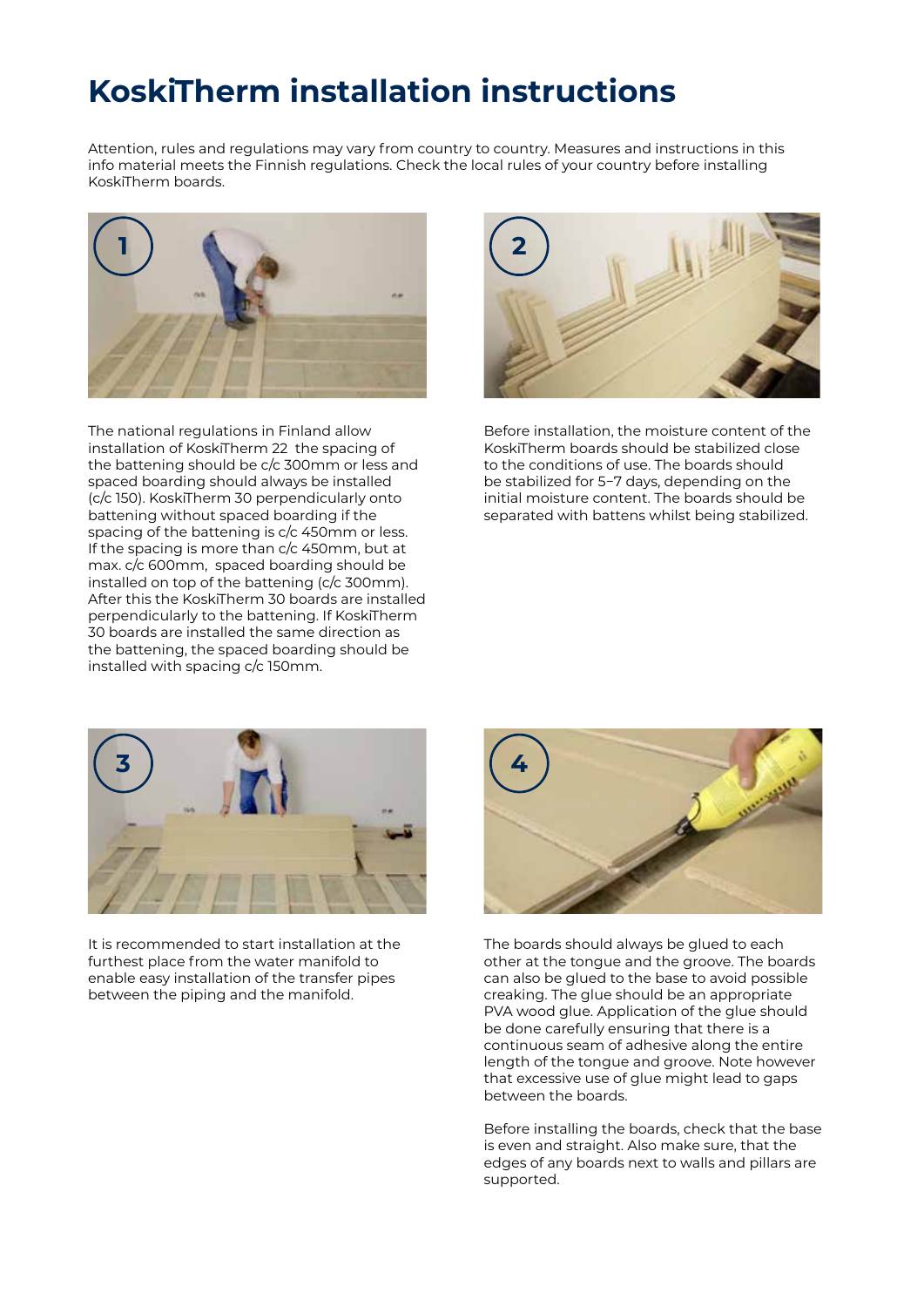

The KoskiTherm boards should be screwed to the base with screws suitable for screwing wood. The screws should be countersunk screws 50−75mm in length. The screws are attached to the middle and the edges of the boards 300−450mm apart.



To allow for the wood's natural movement in service, the boards should be laid so, that a gap of at least 10mm is left between the boards and the walls and between the rooms. If the KoskiTherm boards are installed directly on battening, the extension joint of a turn board should be installed and screwed on the battening. When installing on spaced boarding, the extension joint of a turn plate should not necessarily be on top of the battening.



Before installing the heat transfer plates, the floor and the piping grooves should be cleaned of sawdust and other dirt.



The heat transfer plates are installed by pressing them to the straight sections of KoskiTherm boards. The distance between the heat transfer plates has to be 10−100mm. There is no need to attach the heat transfer plates to the base.



Use the folding points to cut the plates to the correct measure. Straighten any bent corners of the plates before installation.



70-90% of the floor area should be covered by the heat transfer plates. The floor should be cleaned once more before the installation of the pipework.